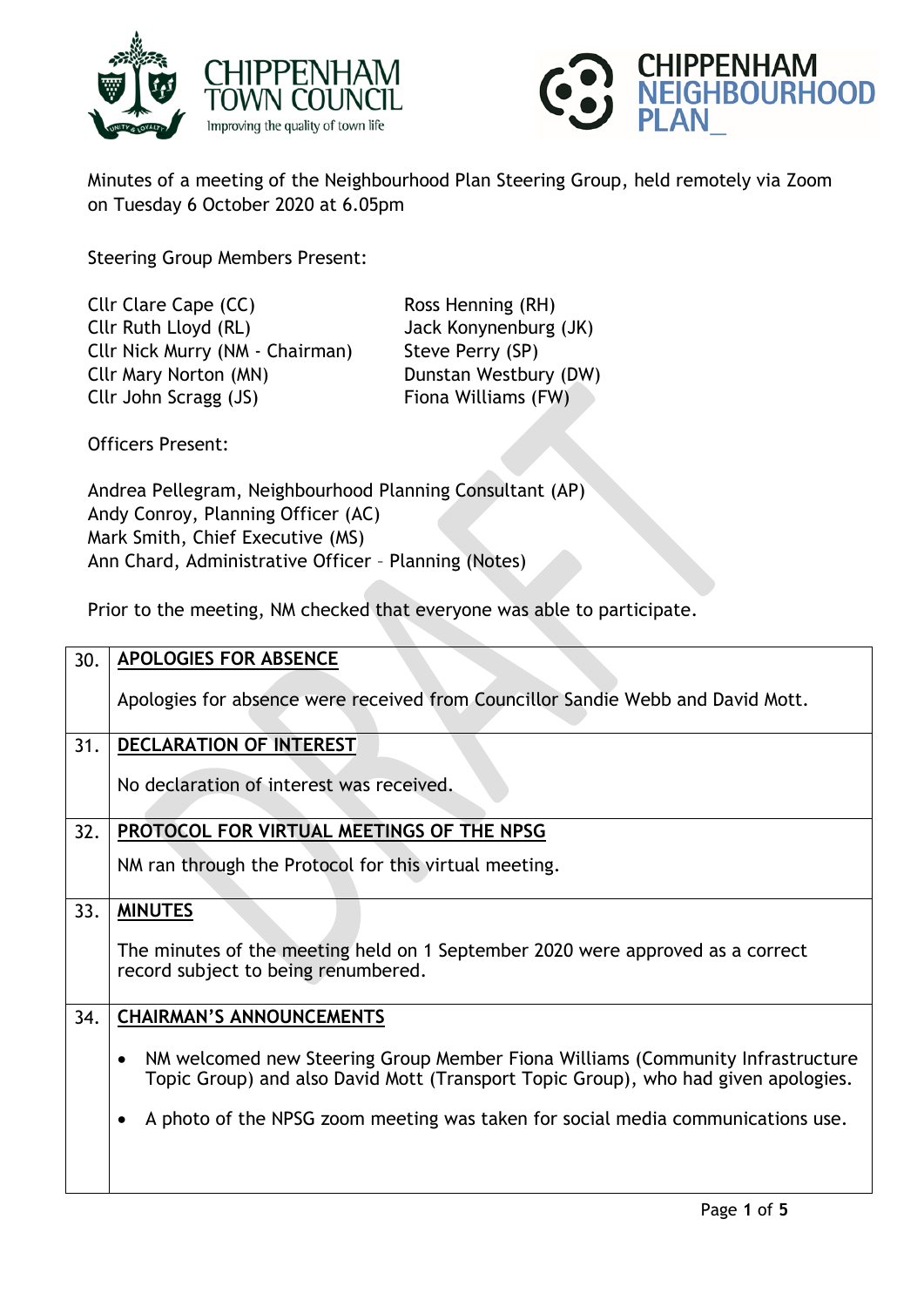# 35. **MEETING WITH WILTSHIRE PLANNERS** NM, AC and AP had met with members of Wiltshire Council's Strategic Planning Team on 17 September 2020. In terms of the Local Plan Review there will be an informal consultation in November/December which will include details on the scale of growth of Chippenham, strategic priorities and site allocations. They requested that WC share site allocation information with the SG now as this would be helpful, but unfortunately WC were not able to share this information before it had been approved by Cabinet. In terms of amending the NP boundary to include the new Parish boundary in May there are three options: 1) Regulation 14 consultation in Spring 2021 then modify the boundary afterwards: 2) modify the boundary now then go to Regulation 14 consultation in Spring: or 3) modify the boundary post-election in May and then go to Regulation 14 consultation in Summer 2021. There are risks with all options and purdah may affect whether we can go to Regulation 14 consultation in Spring. WC has been asked to advise us on the different options and their response is awaited. WC suggested that we hold one to one meetings with surrounding parishes such as Langley Burrell and Lacock as we need their agreement to amend the NP boundary. With regards to our NP renewable energy policy, WC are encouraging us to gather more evidence on where we consider renewable energy sites would be best located, which can then fed into their site allocation process. 36. **WALPA MEETING** AC and NM attended a Wiltshire Area Localism and Planning Alliance (WALPA) meeting held on 23 September 2020. Letters had been sent out in August to MPs and WC Leader. Disappointing replies received from MPs and no response yet from WC Leader. WALPA have a meeting arranged with WC on 7 October to talk about the situation. A drop box has been set up to share documents and other parishes have shared their views on the White Paper, so we could share our views too. 37. **POLICY PLANNER** AC shared the updated Policy Planner with Steering Group. 38. **POLICY TOPICS NOT TO PURSUE** SG members were asked to agree which policy topics not to pursue to a policy, as set out in the Policy Topics Not to Pursue report by AP. AP explained that it was wise to formally agree which policy topics not to pursue to a policy and have that written justification as to why not. It was agreed not to pursue the following topics to a policy: • Sustainable Urban Drainage Commercial food waste in the town centre • Protection of existing employment sites • New employment sites Co-working facilities Sustainable transport to/from employment sites • Reduce through-traffic in town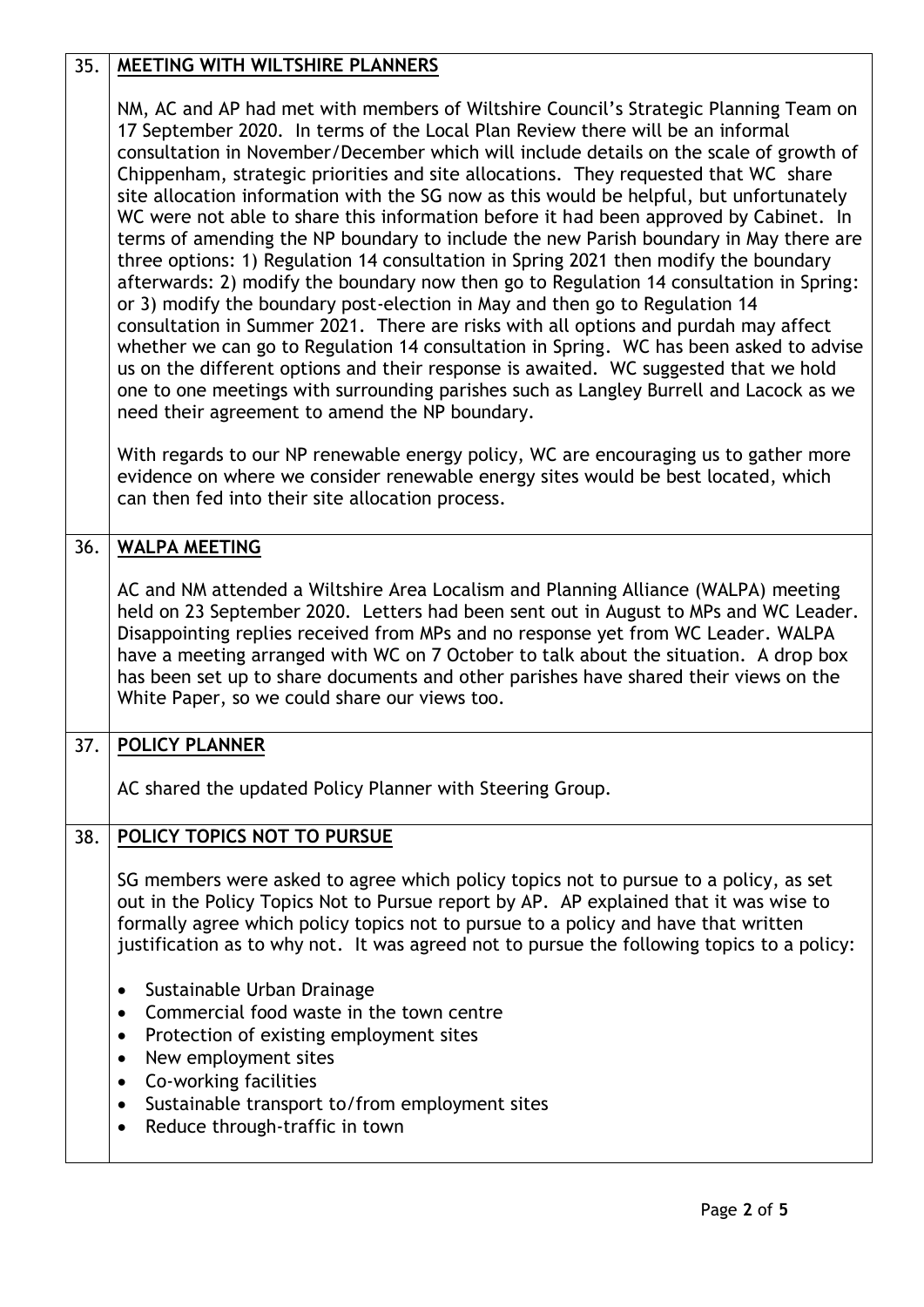|     | The SG agreed to put a decision on hold for the following policy topics, for the<br>following reasons:                                                                                                                                                                                                                                                                                                                                                                                                                                                                                                                                                                                                                                                                                                                                                                                                                                                                                                                                                                                                                                                                                                                                                                                                                                                                                                                                                 |
|-----|--------------------------------------------------------------------------------------------------------------------------------------------------------------------------------------------------------------------------------------------------------------------------------------------------------------------------------------------------------------------------------------------------------------------------------------------------------------------------------------------------------------------------------------------------------------------------------------------------------------------------------------------------------------------------------------------------------------------------------------------------------------------------------------------------------------------------------------------------------------------------------------------------------------------------------------------------------------------------------------------------------------------------------------------------------------------------------------------------------------------------------------------------------------------------------------------------------------------------------------------------------------------------------------------------------------------------------------------------------------------------------------------------------------------------------------------------------|
|     | Green Space Standards in new housing development - AP confirmed that all work<br>done on this topic will be utilised. WC are preparing new open space standards and<br>the evidence collected will be checked to make sure it supports the new standards.<br>CC suggested waiting to see what these new standards are, and if they aren't what<br>suits us then we look to produce our own.<br>Green buffers with surrounding settlements - CC was concerned that we do not leave<br>surrounding parishes to pick up the pieces if we do not have a green buffer policy,<br>having consulted with them at an early stage and understanding this as a major issue<br>for them. AC and AP explained it was difficult in most instances to have a buffer<br>policy because in a lot of cases Chippenham development extends up to its<br>existing/new boundaries and landscape assessments are required in order to<br>evidence the buffer as being of visual importance. AP confirmed that NP wildlife<br>corridors policy could afford just as much protection as any green buffers in the long<br>term. Buffer policies are hard to sustain in areas of housing growth. AP suggested<br>that the wildlife corridors policy has the additional benefit of being a buffer. It was<br>agreed that NM/AP/AC/CC (and whoever else wants to join) to have separate<br>discussion on this issue off line and consider again at a future meeting if necessary. |
|     | ACTION: AC to organise separate virtual meeting on green buffers                                                                                                                                                                                                                                                                                                                                                                                                                                                                                                                                                                                                                                                                                                                                                                                                                                                                                                                                                                                                                                                                                                                                                                                                                                                                                                                                                                                       |
| 39. | <b>DRAFT POLICIES REVIEW</b>                                                                                                                                                                                                                                                                                                                                                                                                                                                                                                                                                                                                                                                                                                                                                                                                                                                                                                                                                                                                                                                                                                                                                                                                                                                                                                                                                                                                                           |
|     | SG members agreed in principle the following draft polices, subject to any adjustments<br>listed:                                                                                                                                                                                                                                                                                                                                                                                                                                                                                                                                                                                                                                                                                                                                                                                                                                                                                                                                                                                                                                                                                                                                                                                                                                                                                                                                                      |
|     | 10.1 - River Green Corridor Masterplan                                                                                                                                                                                                                                                                                                                                                                                                                                                                                                                                                                                                                                                                                                                                                                                                                                                                                                                                                                                                                                                                                                                                                                                                                                                                                                                                                                                                                 |
|     | AC confirmed following Wiltshire Wildlife Trust (WWT) public consultations regarding<br>Monkton Park, the Masterplan may need to be adapted to address feedback from these<br>sessions. With regard to making the best use of the river frontage, JK said it is<br>unrealistic at this time and in the immediate future to expect to have cafes,<br>restaurants, etc. and that the emphasis will be on maintaining the core of the High<br>Street and perhaps the Bath Road site with an element of residential. The masterplan<br>had to be flexible with regard to Emery Gate, but encouraging permeability through to<br>Monkton Park and active frontages in any future re-development. Other comments<br>related to making the river more accessible, e.g. a jetty.                                                                                                                                                                                                                                                                                                                                                                                                                                                                                                                                                                                                                                                                               |
|     | AP suggested the need for a separate policy on infrastructure priorities and also a need<br>to have basic design principles for the masterplan. She suggested a brainstorming<br>meeting on Zoom on design principles with JK to lead. NM queried how we can use this<br>to attract employment to the town centre. AC suggested adding wording to the<br>masterplan to explain the types of uses we would like to see, such as supporting<br>employment. AC to arrange meeting with NM/Town Centre Group and bring this policy<br>back to SG.                                                                                                                                                                                                                                                                                                                                                                                                                                                                                                                                                                                                                                                                                                                                                                                                                                                                                                          |
|     |                                                                                                                                                                                                                                                                                                                                                                                                                                                                                                                                                                                                                                                                                                                                                                                                                                                                                                                                                                                                                                                                                                                                                                                                                                                                                                                                                                                                                                                        |
|     | 10.2 - Shopfront Design                                                                                                                                                                                                                                                                                                                                                                                                                                                                                                                                                                                                                                                                                                                                                                                                                                                                                                                                                                                                                                                                                                                                                                                                                                                                                                                                                                                                                                |

upon to comment on shopfront design. He asked whether this could be extended to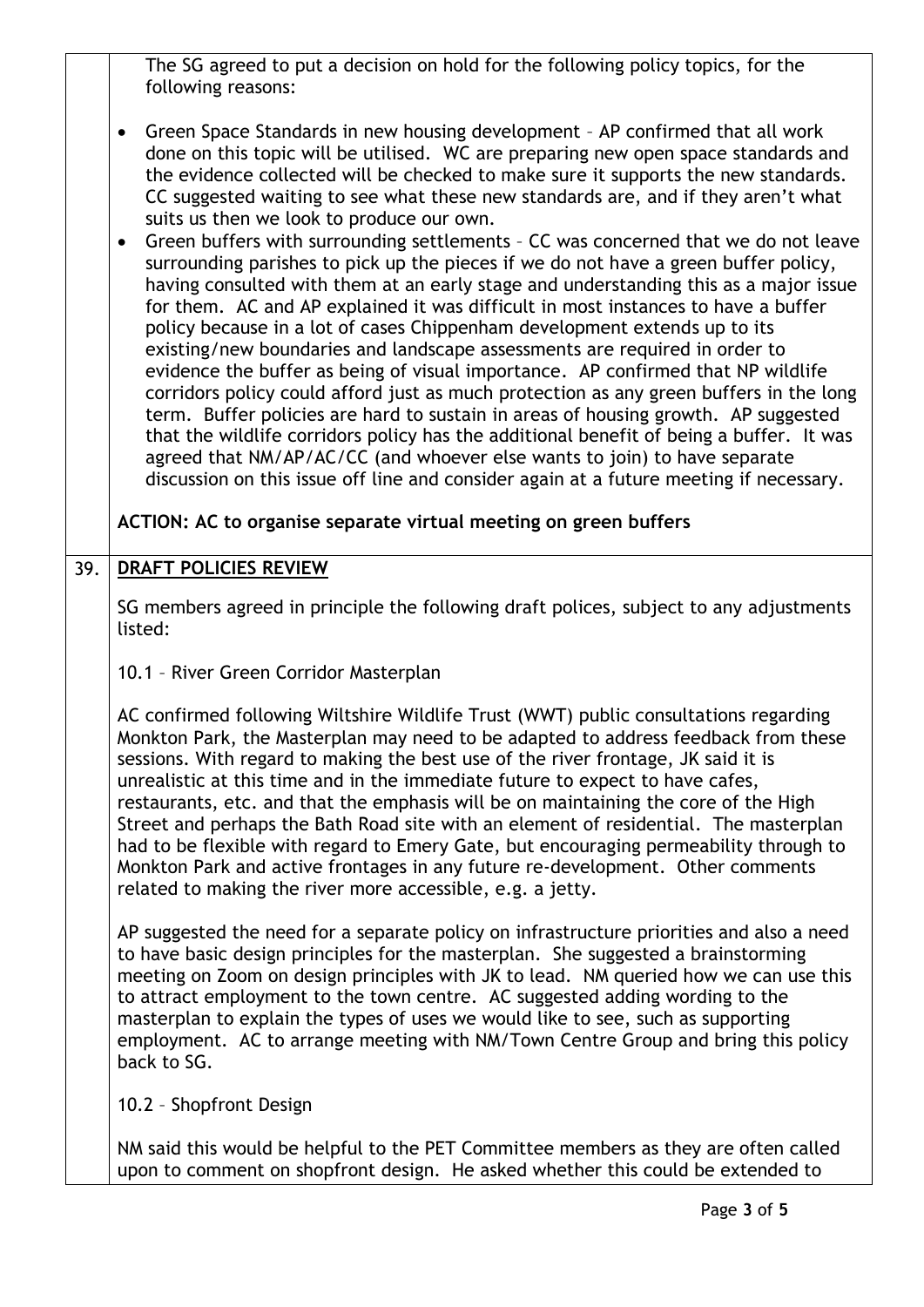incorporate structures such as part of old Town bridge which is next to the Rivo Lounge. AC explained that the shopfront policy could not do this, but that the Conservation Area policy would ensure that appropriate boundary treatment was put back in place.

### 10.3 – Housing Design

AC suggested editing the Design Code to include thresholds for minor developments of 1- 9 dwelling, major developments of 10-49 dwellings, one for anything which requires a masterplan (50+) and a separate one for above 200 dwellings. SP said that he had liaised with RH and AC and that there was a way forward, acknowledging that some of the definitions in this policy would have to be re-written in planning terms to be more specific as to what we require of developers. He also explained that the Topic Group wanted the Design Code to apply to all developments for new dwellings. The amount of parking given to individual development needs to be considered, to get away from car commuter development sites. AC asked SG members to provide some photos to illustrate good and bad housing/estate design. SP and RH to get together to look at this.

RH queried when the SG would see this policy again. AC confirmed that once he and AP had written up polices/chapters, this would come back to the SG for final sign off. AC queried what the design guide should be called as it did not apply to house extensions for example. AP suggested that some form of wording such as 'this does not apply to extensions, etc.' could be used, or that a separate design guide policy could be produced for commercial developments. AC to consider further.

#### **ACTIONS:**

- **AC/JK to come up with some design guidelines for River Green Corridor Masterplan to bring back to SG and/or have separate virtual meeting with interested SG Members on this issue**
- **AC to refine Design Code and consider further what the Design Code should apply to. Forward to RH/SP for comment**

# 40. **STRUCTURE OF CHIPPENHAM NEIGHBOURHOOD PLAN**

SG members agreed the overall structure of the Chippenham Neighbourhood Plan as recommended in the Structure of Chippenham Neighbourhood Plan report by the Planning Officer.

AP and AC to discuss further whether to include the River Masterplan and Bridge Centre site to the list of Appendices. DW suggested that the local context section should also cover the future direction/aspirations of the Town. JK suggested the use of illustrations in this section to make it more engaging to read. AC said Ice House Design could be engaged to format the document. NM suggested TG Chairs think about what photos were needed to illustrate each policy.

**ACTION: TG Chairs to consider photos to illustrate each of their policies** 

## 41. **PLANNING FOR THE FUTURE WHITE PAPER**

SG Members were asked to comment on the draft public consultation response to the Government's Planning For the Future White Paper, as drafted by the Planning Consultant and Planning Officer.